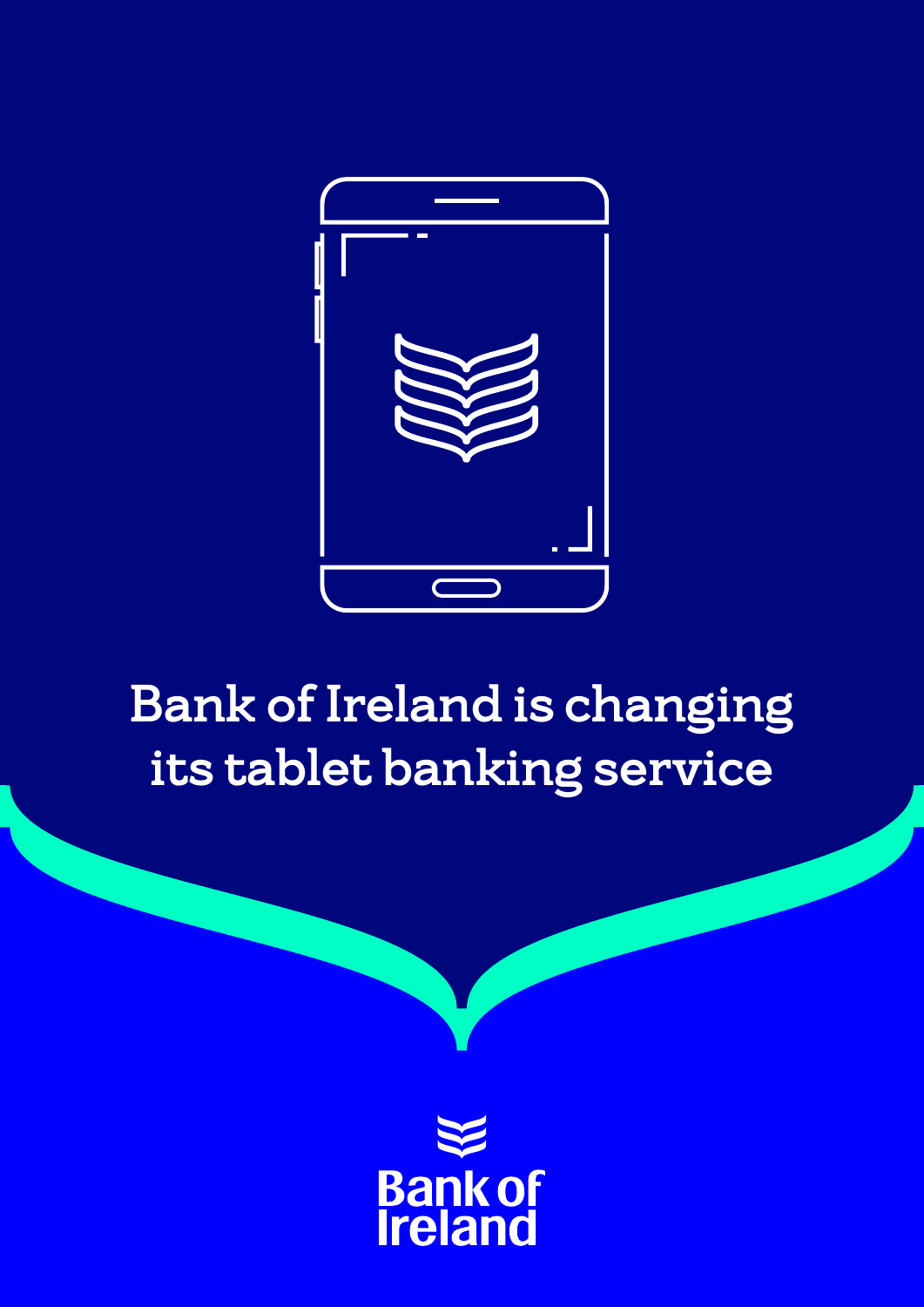## Bank of Ireland is changing its tablet banking service

We're working on a new banking app to replace your existing tablet banking app. Our new banking app will offer enhanced security features and new functionality, and is available for both tablets and mobile phones.

### This guide will help you through the steps to set up the new banking app on your tablet

To be able to continue using your banking app on the tablet, you will be required to delete the existing Bank of Ireland app on your tablet and replace it with the new banking app. This step by step guide will help you get set up.

#### *It will explain:*

- ► How to check your mobile number
- How to check your tablet software and set up the new app for Android customers
- How to check your software and set up the new app for Apple customers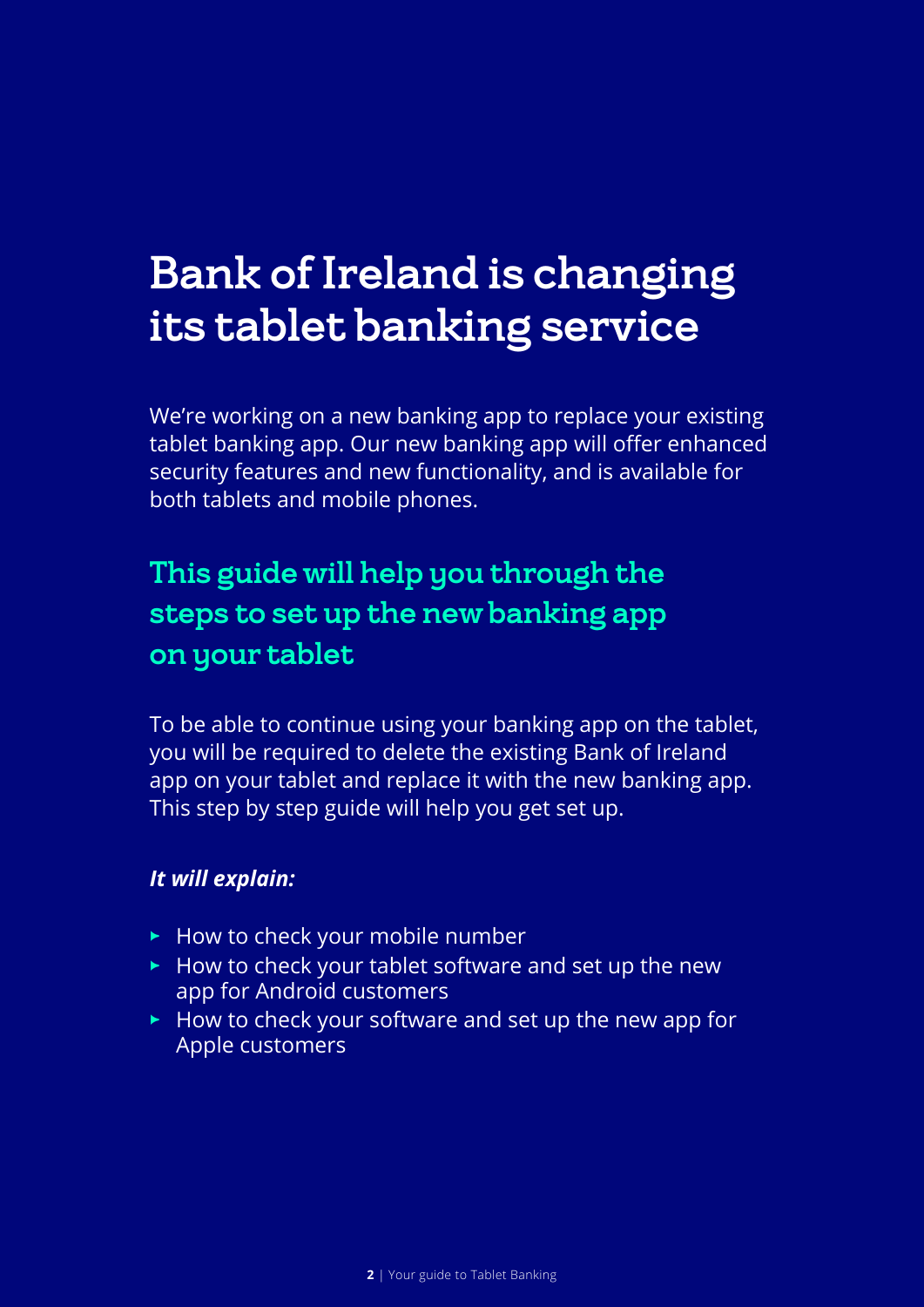### Check your mobile number

Before setting up the new app, you will need to make sure you have your current mobile phone number registered and activated on 365 online.

#### *Here are the steps to take to check and update your mobile number:*

Bank of Ireland needs the mobile phone number you use at the moment.

**<sup>1</sup>** Login to 365 online and choose 'Manage Accounts' on the left side of the screen.



- **<sup>2</sup>** Click on 'Amend My Mobile Phone Registered for Security Codes'.
- **<sup>3</sup>** You'll see the last 4 numbers of your mobile number.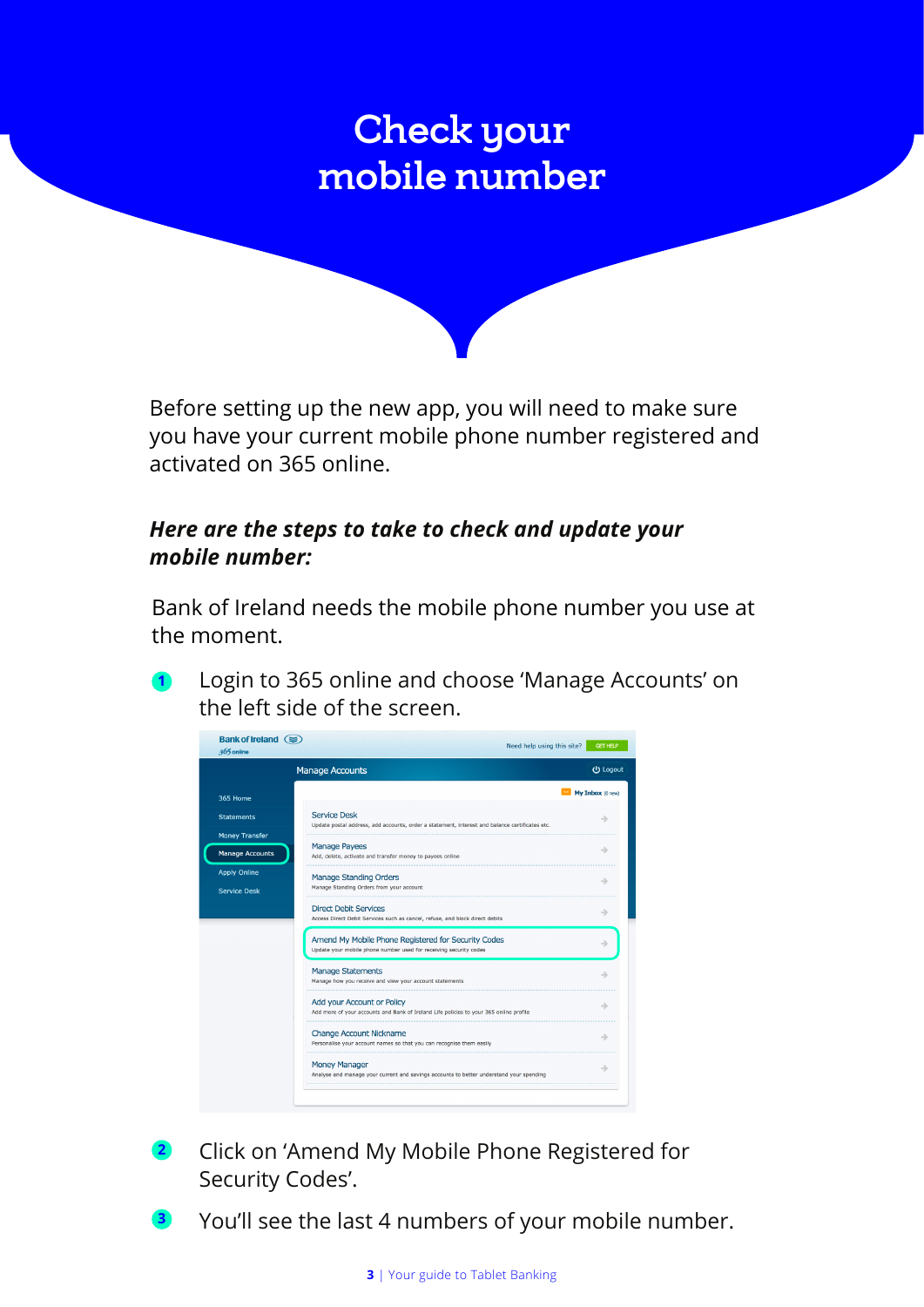#### *If Bank of Ireland don't have the right phone number for you, or you're unsure:*

- **<sup>1</sup>** Type in your phone number and confirm it. You can do this under 'Enter Details' which is in the middle of the screen.
- Click 'continue'. You'll get a letter with an activation code in the post 5 working days later. Use this code to activate your mobile number on 365 online. For security reasons you should never share this code with anyone. **2**
- When you receive the new code, log back in to 365 online and go to 'Manage Accounts' on the left-hand side of the screen to activate your number. **3**
- Click on 'Activate My Mobile Phone' and you'll be asked to put in the code you received in the letter. **4**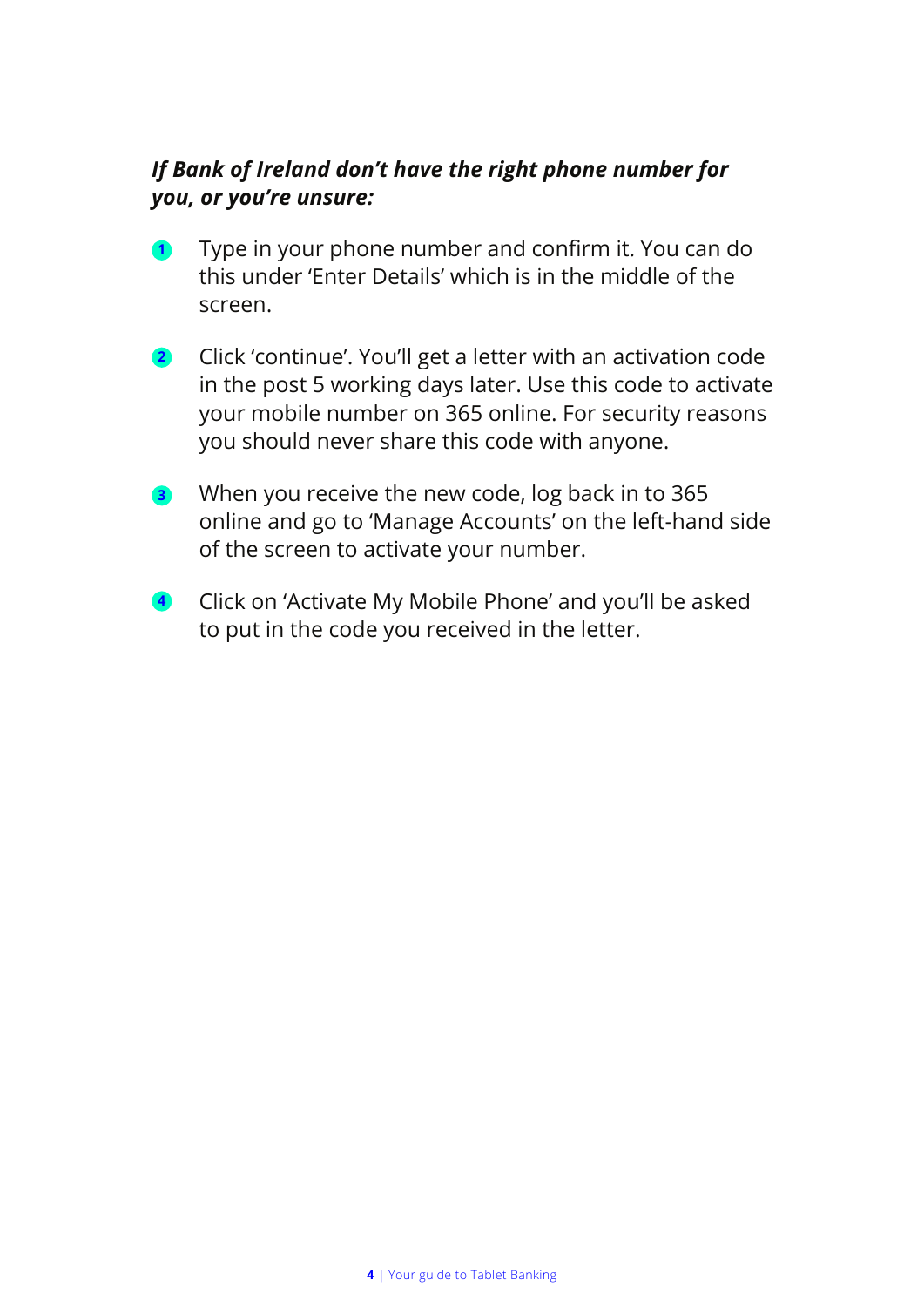### How do I register my mobile number for the first time?

- **<sup>1</sup>** Login to 365 online and select "Manage accounts"
- Go to "Register your mobile phone for security codes" **2**
- Update your mobile phone number. **3**
- We will send you an activation code by post. This takes 5 working days. For security reasons you should never share this code with anyone. **4**
- When you receive the new code, login to 365 online and go to 'Manage Accounts' on the left-hand side of the screen to activate your number. **5**
- Click on "Activate my Mobile Phone" and you'll be asked to put in the code you received in the letter. **6**

|                        | <b>Manage Accounts</b>                                                                                                                                | <b>む</b> Logout  |
|------------------------|-------------------------------------------------------------------------------------------------------------------------------------------------------|------------------|
| 365 Home               |                                                                                                                                                       | My Inbox (0 new) |
| <b>Statements</b>      | <b>Service Desk</b><br>Update postal address, add accounts, order a statement, interest and balance certificates etc.                                 |                  |
| <b>Money Transfer</b>  |                                                                                                                                                       |                  |
| <b>Manage Accounts</b> | <b>Manage Payees</b><br>Add, delete, activate and transfer money to payees online                                                                     | ÷                |
| <b>Apply Online</b>    | <b>Manage Standing Orders</b><br>Manage Standing Orders from your account                                                                             | ÷                |
| <b>Service Desk</b>    |                                                                                                                                                       |                  |
| Life online            | <b>Direct Debit Services</b><br>Access Direct Debit Services such as cancel, refuse, and block direct debits                                          | →                |
|                        | Register your Mobile Phone for Security Codes<br>Register your mobile phone to receive security codes - helps to make online services more convenient |                  |
|                        | <b>Manage Statements</b><br>Manage how you receive and view your account statements                                                                   |                  |
|                        | Add your Account or Policy<br>Add more of your accounts and Bank of Ireland Life policies to your 365 online profile                                  | ÷                |
|                        | <b>Change Account Nickname</b><br>Personalise your account names so that you can recognise them easily                                                | ÷                |
|                        | Manage KeyCode App<br>Register and De-Register KeyCode app - used when logging into BOI Account Access site                                           |                  |

**5** | Your guide to Tablet Banking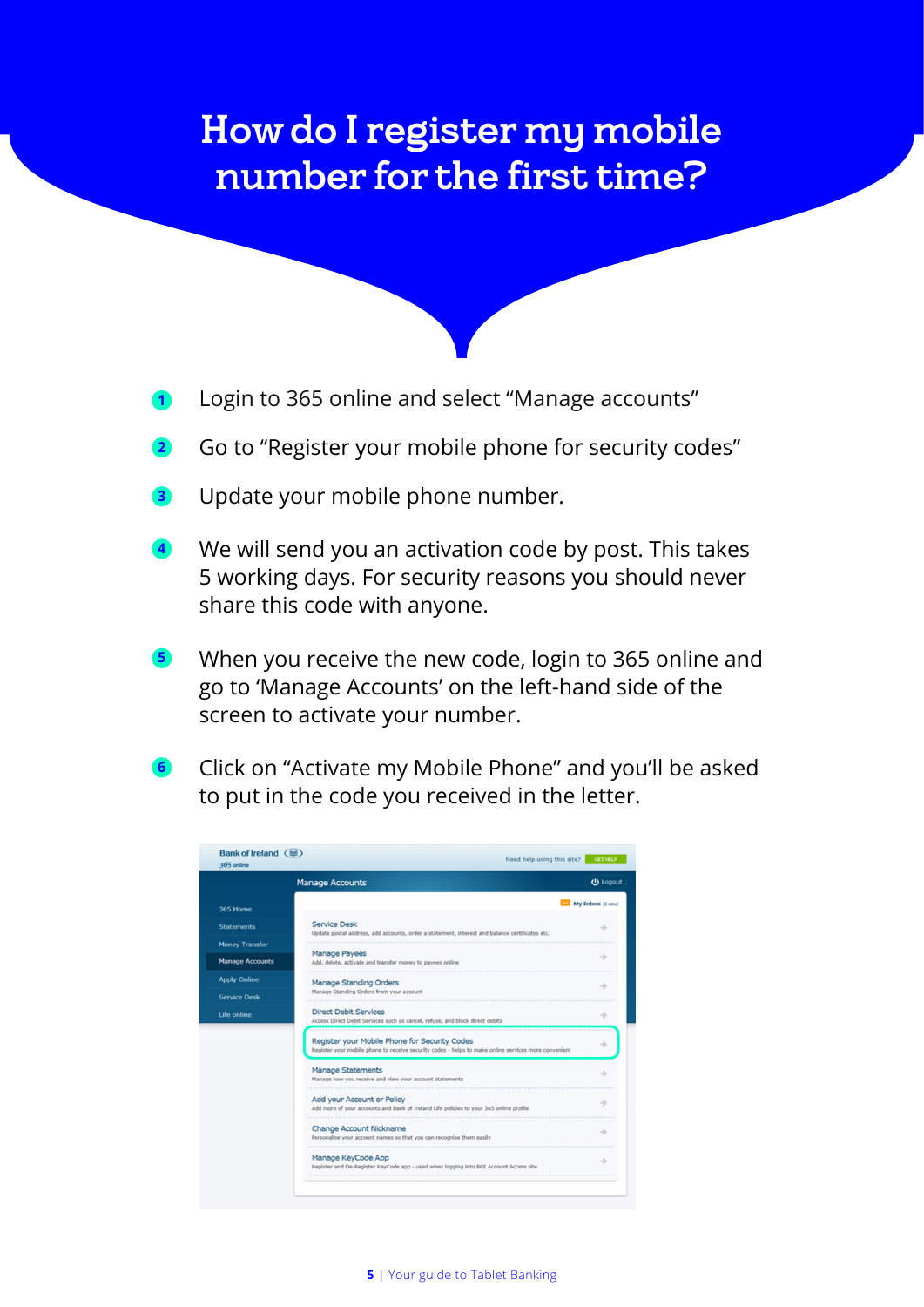

#### *Check you have the correct software on your tablet*

If you have an Android tablet, you will need a minimum software version of *6.0* installed.

#### *To find out what version you currently have on your tablet, please follow the steps below:*

- **1**  $\overleftrightarrow{Q}$  Go to the "Settings" App
- **2** Scroll down on the Settings screen and look for an "About phone" or "System" option.

On that screen, look for "Android version" to find out which version of Android is installed on your device.

#### *If you need to update your software version, please follow the steps below:*

- **<sup>3</sup>** Go to "Settings"
- Tap "Software Update" **<sup>4</sup>**

Once you have your mobile phone number updated and activated, and have checked your software version, you can download the new banking app.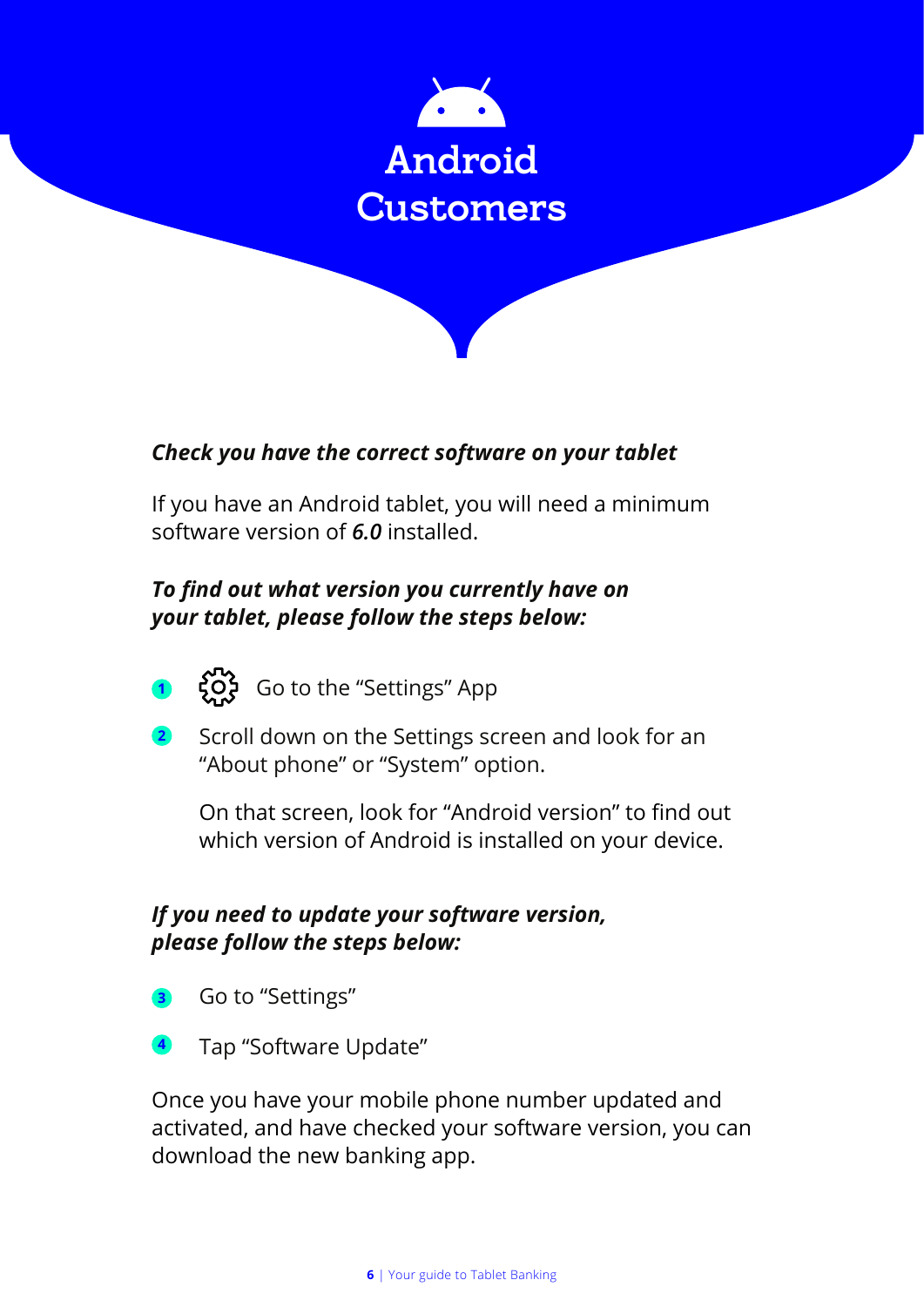### How do I download the new app?



#### *Delete the existing Bank of Ireland tablet app:*

- **<sup>1</sup>** Go to menu
- Go to settings **2**
- Choose applications **3**
- Choose the Bank of Ireland banking app and select uninstall **4**

#### *Install the new Bank of Ireland app:*



Go to the Play store and search for **"Bank of Ireland mobile banking"** and click "Install".

Follow the instructions on screen to set up the new banking app.

Go to page 10 for more details on how to do this.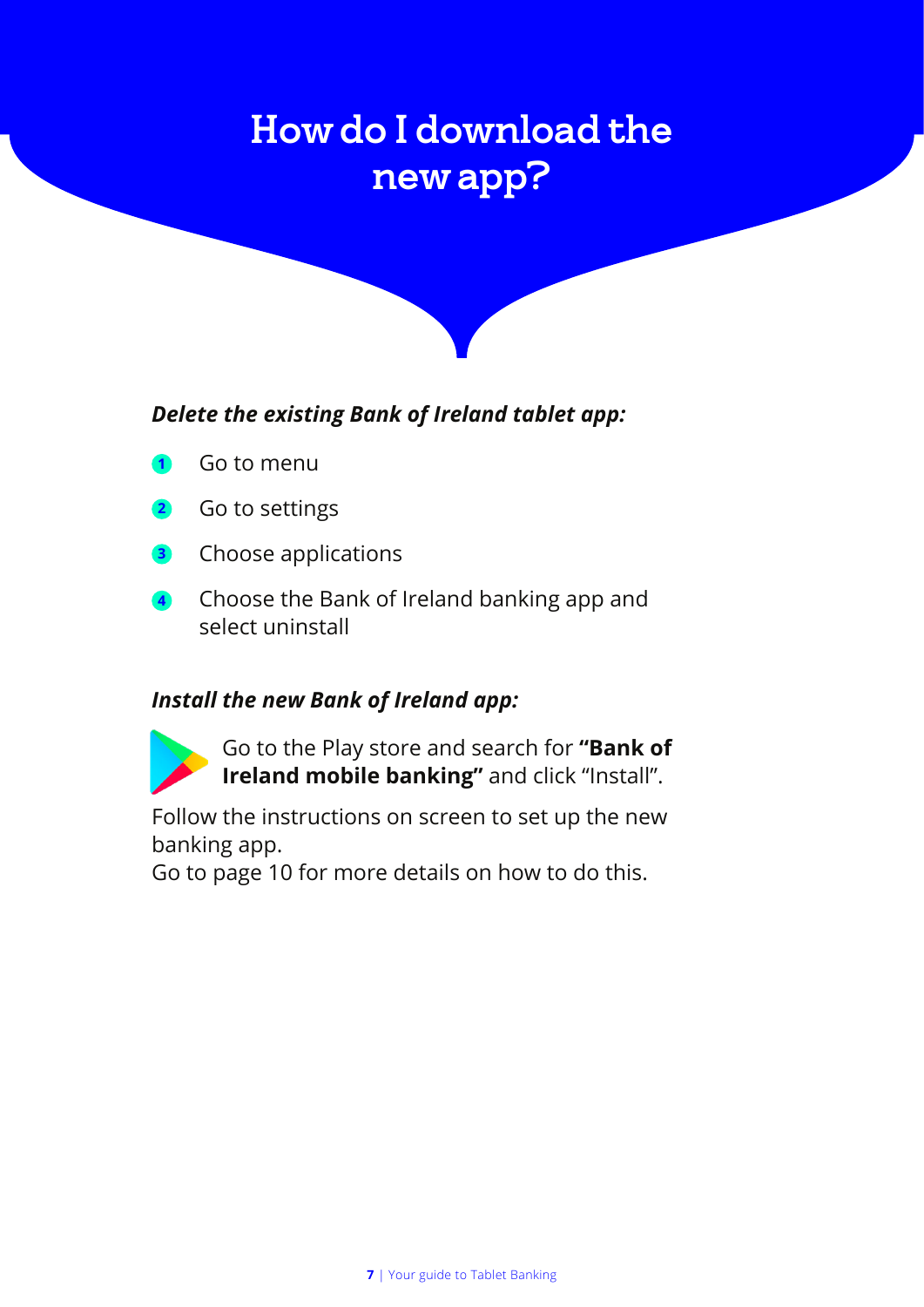

#### *Check you have the correct software version on your tablet*

If you have an Apple iPad, you will need to have a minimum software version of *iOS 12* installed.

#### *To find out what version you currently have on your iPad, please follow the steps below:*



1 (**b**) Go to "Settings"

- Go to "General" **2**
- Tap "About" **3**

On this screen you will find the version of Apple software installed on your device.

#### *If you need to update your software version, please follow the steps below:*

- **<sup>4</sup>** Go to "Settings"
- Go to "General" **5**
- Tap "Software Update" **6**

Once you have your mobile phone number updated and activated, and have checked your software version, you can download the new banking app.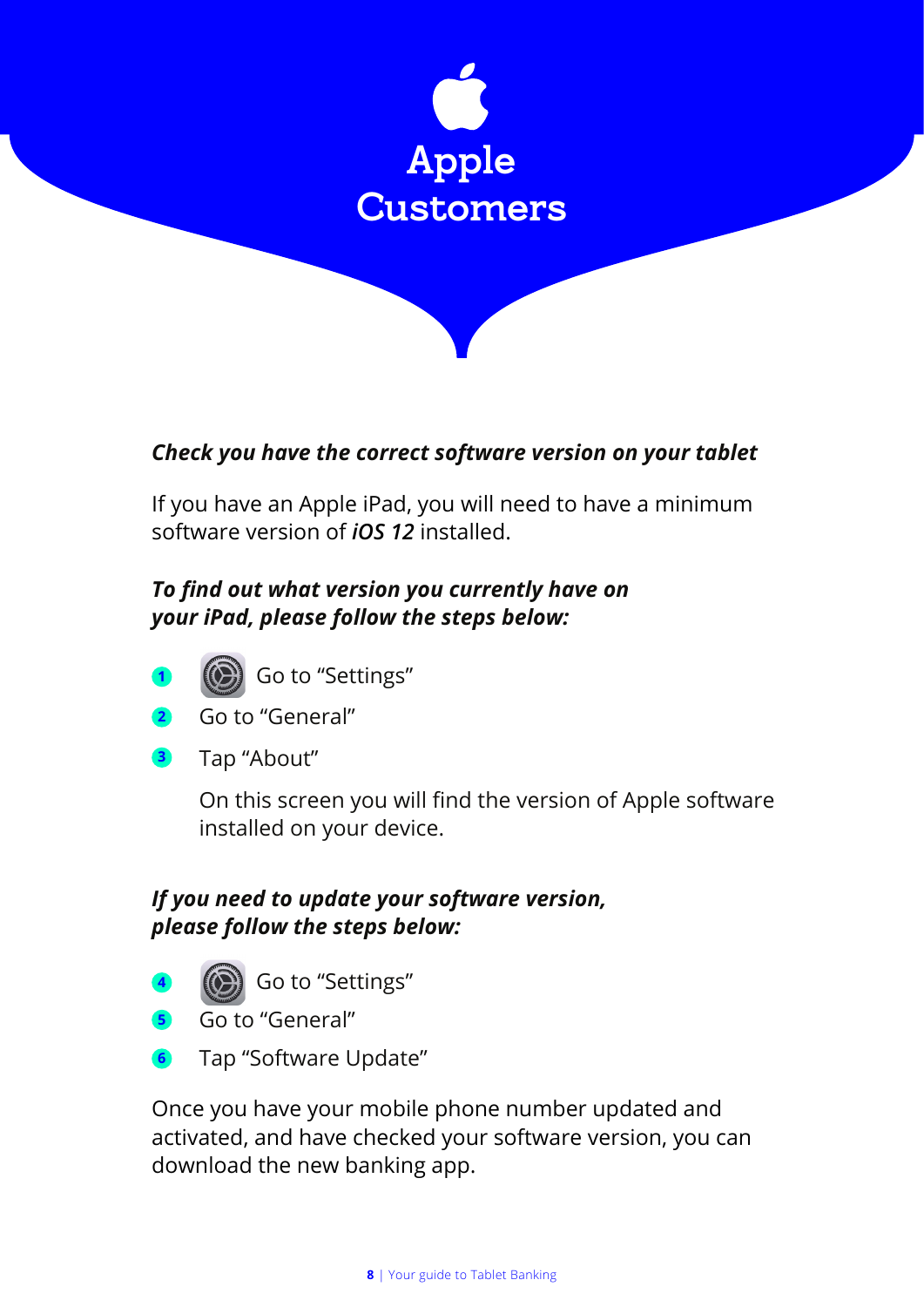### How do I download the new app?

#### *Delete the existing Bank of Ireland tablet app:*

If you use an iPad there might be a few ways to delete the app.

- **<sup>1</sup>** Touch and hold the Bank of Ireland app
- Tap Delete App **2**
- Tap Delete **3**
- *or*
- **<sup>1</sup>** Touch and hold any app on the Home screen (the apps should begin to wiggle)
- **2** Tap  $\times$  on the app you want to remove, then tap Delete

#### *Install the new BOI app:*



Go to the App store and search for *"Bank of Ireland mobile banking"*. Select "Get".

You might be asked for your Apple ID and password, if you do not know your Apple ID go to the Apple website for support.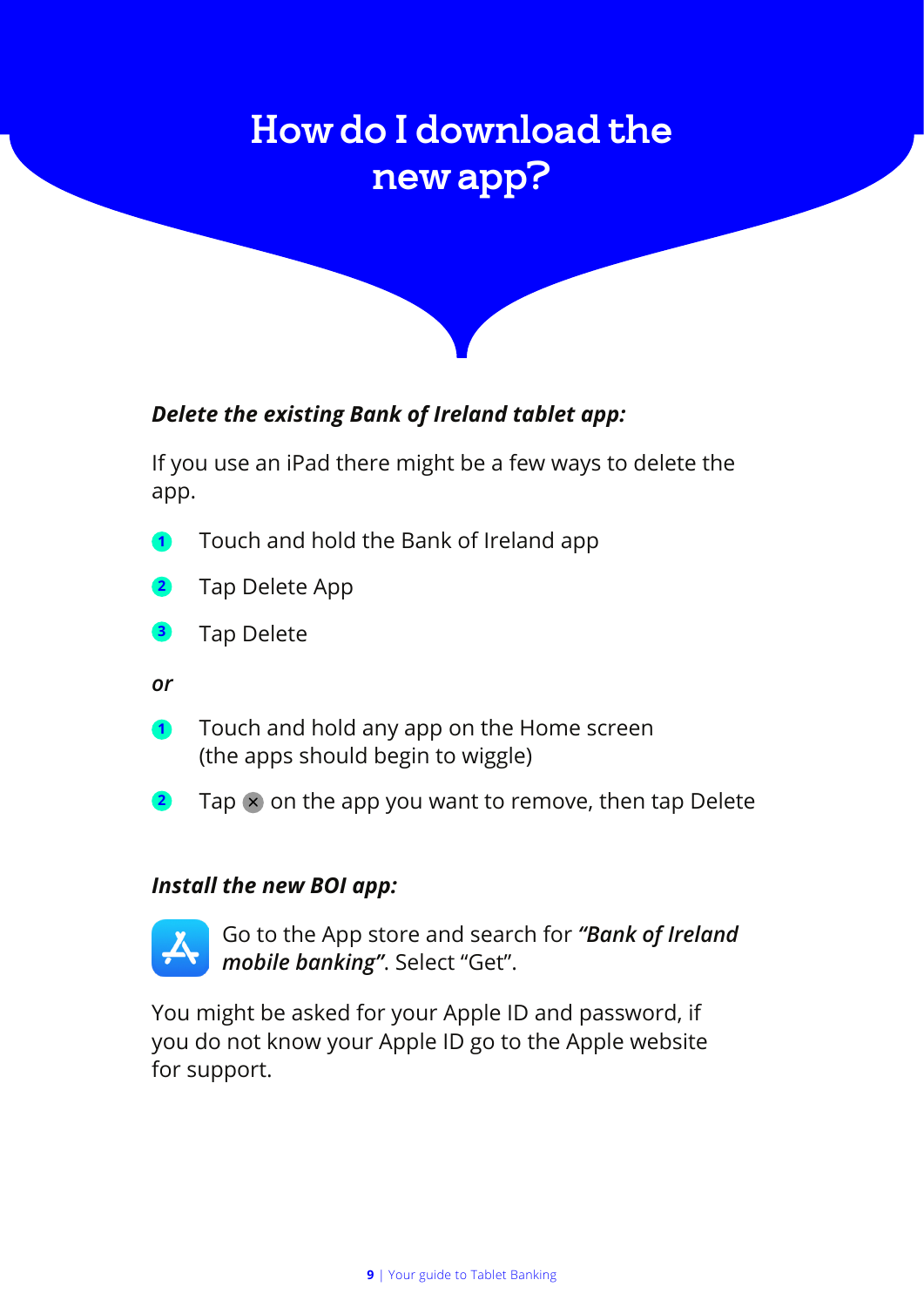

When you have downloaded the app and clicked on it, you will be prompted to follow the set-up process.

You will need to have the following items to hand to set up the new banking app:

- **<sup>1</sup>** You must be set up for 365 online (check your correct number is registered, follow instructions above)
- 365 online User ID this is a 6 or 8 number code that you received when you first set up online banking (If you have forgotten your user ID please text User to 50365 from the mobile phone your current Bank of Ireland online banking has registered. If you are abroad, text User to +353 87 179 0971) **2**
- 365 online PIN 6 numbers **3**
- Date of birth **4**

Once you have all these details to hand it will only take a matter of minutes to complete the set up process.

During the set up process, you will receive an activation code by SMS to your mobile phone, so please ensure you have your mobile phone with you when setting up the app on your tablet.

#### **For security reasons, never share this activation code with anyone including Bank of Ireland.**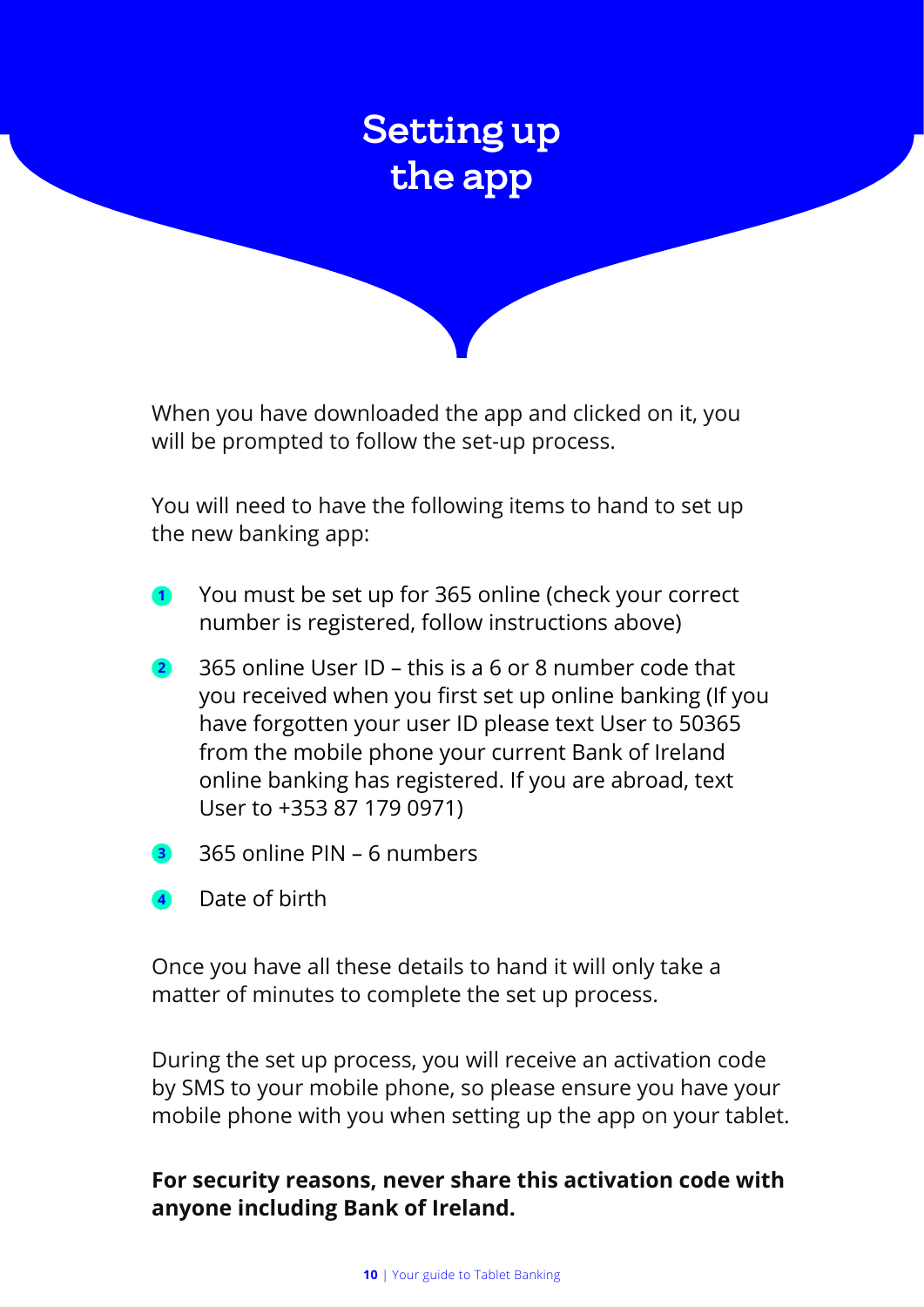

The next time you log in, you will just need your 365 online PIN.



If you need any help setting up the app, call into your local branch or **call us on 0818 200 362**.